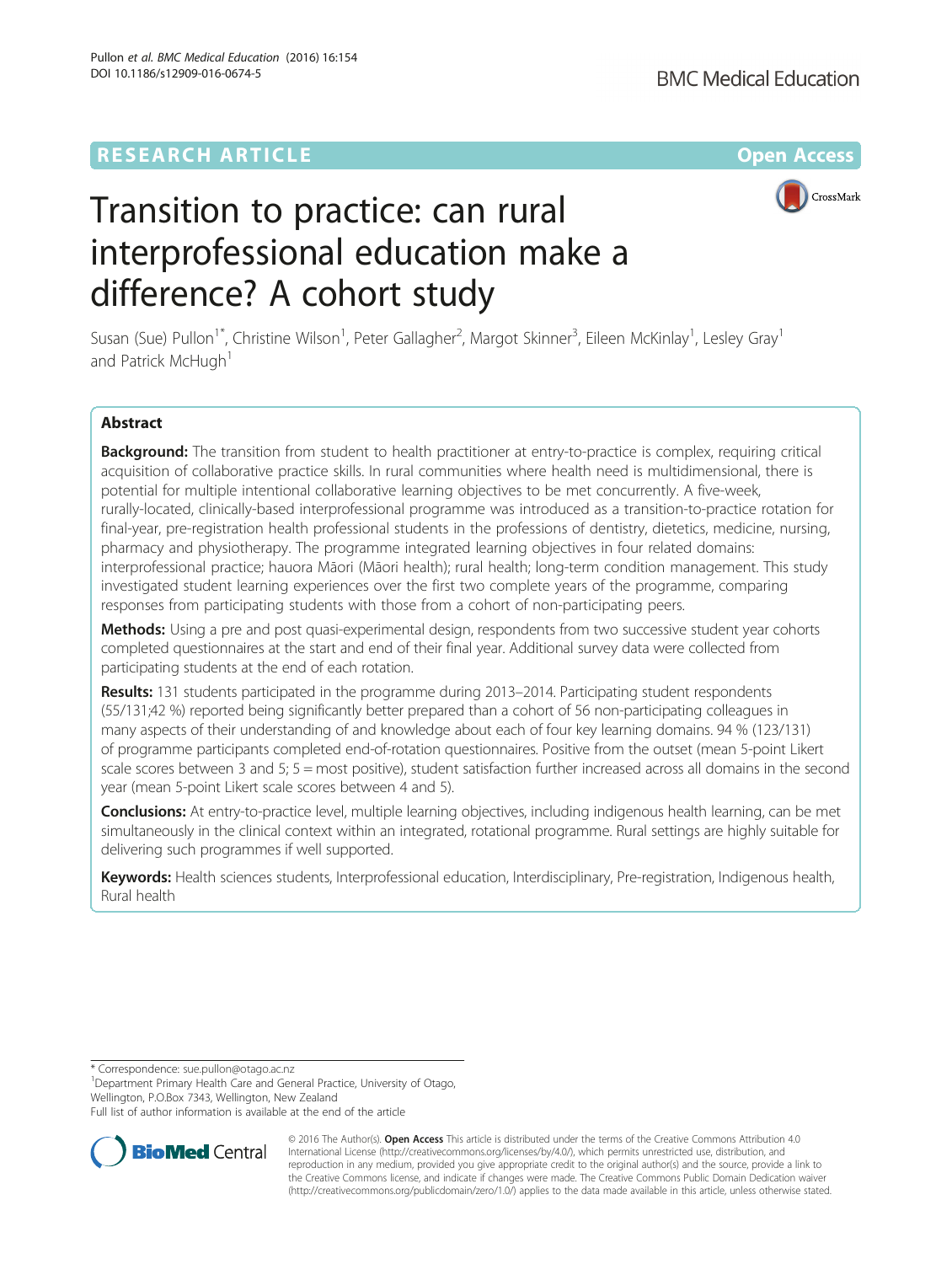## Background

Interprofessional education (IPE) opportunities, particularly if clinically based, aim to enable students to become collaborative practice-ready by the time they start work [[1\]](#page-9-0). Collaborative practice-ready graduates are considered to work together more effectively, leading the way towards better, more collaborative and sustainable health systems [\[2](#page-9-0)–[5](#page-9-0)].

The transition from senior student to new practitioner is a complex one, typically requiring not only increasing clinical workplace experience and multiple skill acquisition, but equally importantly, critical reflection in context and ongoing dialogue with others [\[6](#page-9-0)–[8\]](#page-9-0). The day-to-day reality of busy clinical practice can seem irreconcilable with previous learning unless students are supported in this transition [\[9](#page-9-0)]. High quality IPE intentionally facilitates such transformative learning [\[10](#page-9-0)–[12](#page-9-0)]; students who have had explicit IPE learning opportunities are increasingly reporting many beneficial flow on effects in multiple learning areas [\[13, 14](#page-9-0)]. Effective delivery of clinicallybased IPE for pre-registration students has been demonstrated in a variety of settings, with positive outcomes in transitioning to effective collaborative practice [\[15\]](#page-9-0).

Clinically-based IPE programmes build on wellestablished principles of community-based education (CBE) [[16\]](#page-9-0) (e.g. attending to social and emotional aspects of learning, community values and whole personorientated care of a generalist nature). The CBE model (often promulgated in rural areas) is recognized as affording students rich opportunities to learn in especially meaningful ways [\[17\]](#page-9-0), including deepening understanding of health and illness in rural or other contexts, considering the impact of social and environmental factors on health, improving interpersonal skills and gaining understanding of the nature of teamwork [\[18\]](#page-9-0).

Community-orientated IPE programmes for senior students can go an important step further, intentionally bringing students from different health professions together to not only understand something of interprofessional teamwork [\[2](#page-9-0), [19](#page-9-0)], but to practise and gain interprofessional competencies around the time they start work as new graduate health professionals.

Interprofessional collaborative practice has particular benefit in rural health care, which can both provide and benefit from IPE. Rural settings show promise as particularly suitable IPE learning environments for those at entryto-practice level [\[20\]](#page-9-0). Paradoxically, IPE is challenging to establish in rural areas, where staff numbers are small and shortages are common, and as yet there are few programmes reporting evaluation results at entry-to-practice level in rural settings. Notable exceptions include some innovative programmes which have reported considerable learning benefits for senior students, strengthening both interprofessional and rural health competencies [\[10, 21](#page-9-0)–[24](#page-9-0)].

In rural communities health need is multidimensional (Māori models of health care and often complex healthcare need, highly variable but often low socioeconomic status, difficulties in accessing health services due to availability, distance and poor road access, health literacy, other risk factors for poor health outcomes) [[25](#page-10-0)]. Where students can be immersed in rural clinical practice for a period of time, there is potential for a wide range of intentional learning objectives to be met simultaneously. To make the most of such opportunity without overwhelming students, programmes need to be well-designed and well-facilitated to ensure an appropriate balance between activity and reflection [\[10](#page-9-0)].

Integration and evaluation of such clinically-based IPE programmes, within the context of established health professional degree programmes, is challenging. Ideally evaluation is multifaceted, taking into account teacher and student experiences, effect on learning, and effect on whole-of-programme curricula, as well as impact on clinical workplaces and the local community [\[2](#page-9-0), [26\]](#page-10-0).

A clinically-based interprofessional rotational programme for final year pre-registration students was developed for and delivered in a high needs rural area of New Zealand with a high Māori population.

This study investigated and compared learning experiences of participating final year pre-registration students with a cohort of non-participating peers. These findings form a key component of a comprehensive programme evaluation, including community stakeholder, clinical workplace, community, clinical teacher and student feedback [[27](#page-10-0), [28](#page-10-0)].

## Methods

## Aim

The study aimed to determine differences between students who participated in a rural interprofessional programme and a cohort of their non-participant peers, and to investigate participant student experiences. Using a pre and post quasi-experimental design, respondents from two successive student year cohorts completed questionnaires at the start and end of their final year. Additional survey data were collected from participating students at the end of each rotation.

## Context

The Tairāwhiti Interprofessional Education (TIPE) programme is based in a remote rural area with a dispersed population of approximately 47,000 [\[29](#page-10-0)]. Forty-six percent are Māori, the highest relative number of indigenous peoples per District Health Board (DHB) region in New Zealand [[30](#page-10-0)]. The programme is run by the University of Otago in collaboration with the Eastern Institute of Technology, and the Tairāwhiti and Hawkes Bay DHBs. Specific intended learning outcomes include not only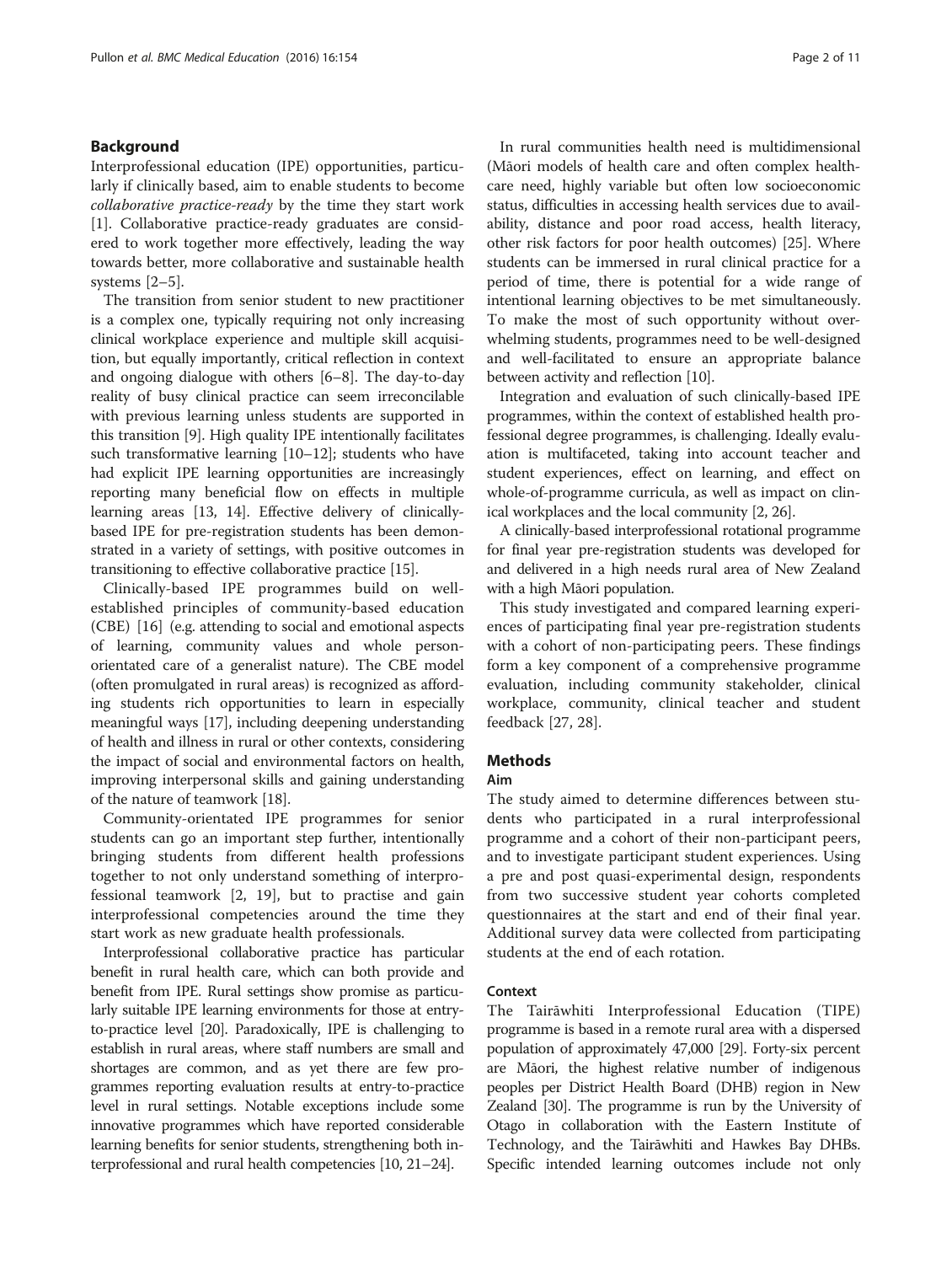demonstration of well-established interprofessional competencies [[31\]](#page-10-0), but also Treaty of Waitangi obligations [\[32](#page-10-0)], competency in hauora Māori (Māori health), long-term condition management skills and understanding of the rural health context [\[33\]](#page-10-0).

Learning is undertaken in five-week clinically-based rotations spaced throughout an academic year. A proportion of students (some self-selected, some allocated, depending on discipline preference and curricula timing options) from each contributing profession (dentistry, dietetics, medicine, nursing, pharmacy and physiotherapy) attend the programme once at some point during their final year of study (TIPE students). Each rotation commences with a formal Māori welcome (including a 'noho marae' - overnight stay in a traditional communal living situation). Students live in shared, mixed discipline accommodation, learning with from and about each other and their respective disciplines. A dedicated e-learning platform is available to all students and local staff, incorporating pre-reading, relevant resource material, and facility for online discussion.

Community-based, the integrated programme is explicitly interprofessional, with intended interprofessional learning outcomes agreed across the disciplines for all students. Rural health, long term conditions, hauora Māori and other learning objectives are consistent with and integral to, an overarching IPE framework. Students spend approximately 20 % of their formal learning time undertaking interprofessional classroom or experiential projects, 50–55 % working under supervision in their own clinical disciplines, and 25–30 % of their time working in pairs (occasionally threesomes) in interprofessional clinical placements, in each other's clinical disciplines. Informal learning continues after hours as they discuss and work further on their interprofessional projects in their shared living situation.

Students work together on case studies, hauora Māori, and community education projects. For the community education projects, students work in interprofessional groups on topics specifically chosen by local communitybased healthcare providers. Findings and any relevant resources developed are subsequently formally presented by students to the health care providers.

When working in their own clinical discipline, students greatly value opportunities to take on appropriate clinical responsibility, whereas the scope of their participation (particularly in relation to technical skills) is necessarily more variable when attending clinical work in a discipline other than their own (an interprofessional clinical placement). Regardless, they work with and learn from and about a range of health professionals in their clinical placements – for example, with nurses, doctors and pharmacists in primary care; or with nurses, physiotherapists, dietitians and others in the community-based DHB long term conditions clinic.

The mix of individual and group activities constitutes an integrated interprofessional programme of experiential and reflective learning, as well as any relevant disciplinespecific requirements for clinical placements. Programme design, refinements and intended outcomes are agreed by all participating professions via an ongoing, interprofessional, cross-institutional operations group. A high level governance group includes representation from local Māori iwi (local tribal group), education and rural health leaders, and other community stakeholders.

The local teaching team includes a half-time programme leader, a full-time programme administrator, part-time (0.1FTE) clinical educators from each profession, and a hauora Māori teacher. The teaching team work together, having learnt to teach all students using an interprofessional ethos and framework. The programme utilizes as many community and hospital-based health provider services as possible for workplace clinical experience across the region. The local programme leader and administrator oversee the 'pastoral care' needs of the students, and manage the clinical placements and other course components.

## Non-participant student context

Students who did not participate in the TIPE programme (non-TIPE students) continued with their usual final year uni-professional course work. All (with the exception of pharmacy students) had uni-professional placements in clinical workplaces of similar or slightly longer length and of a similar community-based nature, often but not always in a regional or rural location. All had hauora Māori teaching components embedded within their respective degree programmes, but few had clinical workplace experience in areas with a comparably high Māori population. At the time of the study there were no alternative IPE programmes comparable with TIPE available to the non-participant student groups.

## Evaluation design

In collaboration with an experienced independent evaluator (Malatest International, New Zealand), a logic model based on Kirkpatrick's four levels of evaluation for training [[34](#page-10-0)] was developed. The model included evaluation of students' reactions, resultant learning, behavioural changes and effects on others. A multi-method approach was used to assess the initiation phases of the project from various viewpoints, as well as to investigate impact on the community groups [\[35](#page-10-0)]. Teachers' experiences have been reported elsewhere [\[28\]](#page-10-0).

Survey data collected from students consisted of a) endof-rotation questionnaires and b) year-start and year-end questionnaires, not only from students who participated in the TIPE programme (TIPE students), but also from a cohort of comparable peers who had not participated (non-TIPE students). End of rotation focus group data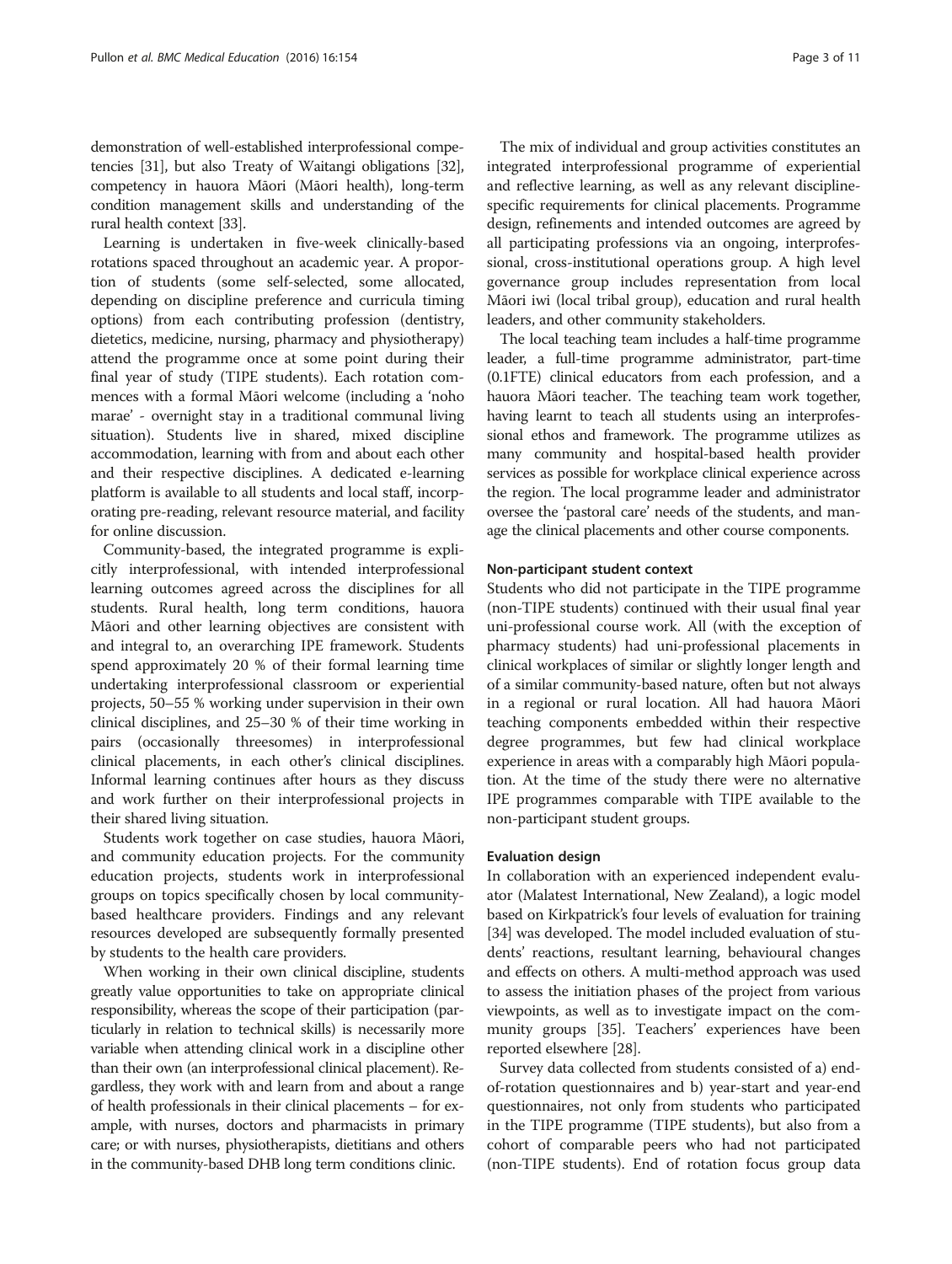were also collected and analyzed, with results reported previously [\[27, 36](#page-10-0)].

The questionnaire design was informed by alreadypublished scales [\[37](#page-10-0)] but extended to include measures that were relevant to the programme and New Zealand context. Areas of enquiry included: opportunities to practise clinical skills; understanding of and confidence in aspects of rural health; interprofessional practice; hauora Māori and long-term condition management, and experiences of living and working in a rural community.

## Data analysis

End-of-rotation data were entered into Microsoft Excel for collation and analysis. Questions used a five-point Likert type scale, with free text comments invited. Data were aggregated and 95 % confidence intervals calculated.

Students' year-start and year-end surveys were matched using student identification numbers (either using their National Student Number or Tertiary Institute Identification number), student names, email addresses and phone numbers. The dataset of the survey responses from students who completed both surveys served as the primary data source for the comparison of learning outcomes between TIPE and non-TIPE students.

Three analyses were conducted for each question using SPSS V20.0 for Windows software (SPSS, Inc, Chicago, Illinois, USA). Descriptive statistics identified the yearstart and year-end means for both groups of students. Means were compared using paired samples T-tests for students who answered both surveys. Repeated measures analysis of variance (ANOVA) was used to identify whether the two groups of students changed differently over time.

Results are presented for the analysis of variance based on matched year-start and year-end survey responses. The

results from comparison between all year-start and yearend responses (unmatched) were consistent, but the paired results comparison was more powerful despite the smaller sample size.

Free text data were collated and reviewed. Data were then examined for similarity, differences and complementarity.

## Results

## Participation

### Professions

One hundred and thirty one students from seven health professions participated in the TIPE programme over the study period (2013–2014). Rotations averaged 12–13 students each (Table 1). Results reported are from student questionnaire data collection undertaken over the first two complete years of the programme (10 consecutive rotations).

## Student evaluation - year start and year end results

Year-start and year-end questionnaires were conducted over the study period, comparing TIPE students with a cohort of their non-TIPE peers. A total of 111 students answered both the year-start and year-end surveys across 2013–2014. A larger number of students completed only the year-start (326/1183;28 %) or only the year-end questionnaires (255/1183;22 %), but these responses were excluded from further analysis. Year-start and year-end responses from 55 TIPE students (55/131;42 %) were able to be compared with those from 56 non-TIPE students in the same year cohorts.

Students participating in the TIPE programme reported significant increases in their understanding and knowledge about key aspects of interprofessional working and practice, rural health, Māori culture and customs, and long-

**Table 1** Numbers of students participating in the TIPE programme by health profession 2013-2014

| <b>TWHE I</b> indifferent of students participating in the fire programme by nearly protession 2013 2014 |           |               |          |              |    |          |               |              |  |  |
|----------------------------------------------------------------------------------------------------------|-----------|---------------|----------|--------------|----|----------|---------------|--------------|--|--|
| Rotational blocks                                                                                        | Dentistry | Dietetics     | Medicine | Nursing      | OT | Pharmacy | Physiotherapy | All students |  |  |
| 2013; $n = 60$                                                                                           |           |               |          |              |    |          |               |              |  |  |
|                                                                                                          |           | 2             | Β        | $\Omega$     |    |          |               | 12           |  |  |
|                                                                                                          |           |               |          | 3            |    |          |               | 12           |  |  |
| ζ                                                                                                        |           |               |          | 4            |    |          |               | 12           |  |  |
| $\overline{4}$                                                                                           |           | $\mathcal{P}$ | 3        | $\Omega$     |    | ς        |               | 12           |  |  |
| 5                                                                                                        |           |               | 3        |              |    |          |               | 12           |  |  |
| 2014; $n = 71$                                                                                           |           |               |          |              |    |          |               |              |  |  |
|                                                                                                          |           |               |          | $\Omega$     |    | 4        |               | 10           |  |  |
| $\mathfrak{D}$                                                                                           |           |               | ς        | 4            |    |          |               | 16           |  |  |
| 3                                                                                                        |           |               | ζ        | 5            |    |          |               | 14           |  |  |
| $\overline{4}$                                                                                           |           |               | ζ        | $\mathbf{0}$ | 2  | 4        |               | 13           |  |  |
| 5                                                                                                        |           |               | 4        | 6            |    | 0        |               | 18           |  |  |
| Totals                                                                                                   | 18        | 19            | 27       | 25           | 4  | 20       | 18            | 131          |  |  |

Occupational therapy (OT) students 2014 not included in comparative analyses (Tables [4](#page-6-0) and [5\)](#page-7-0)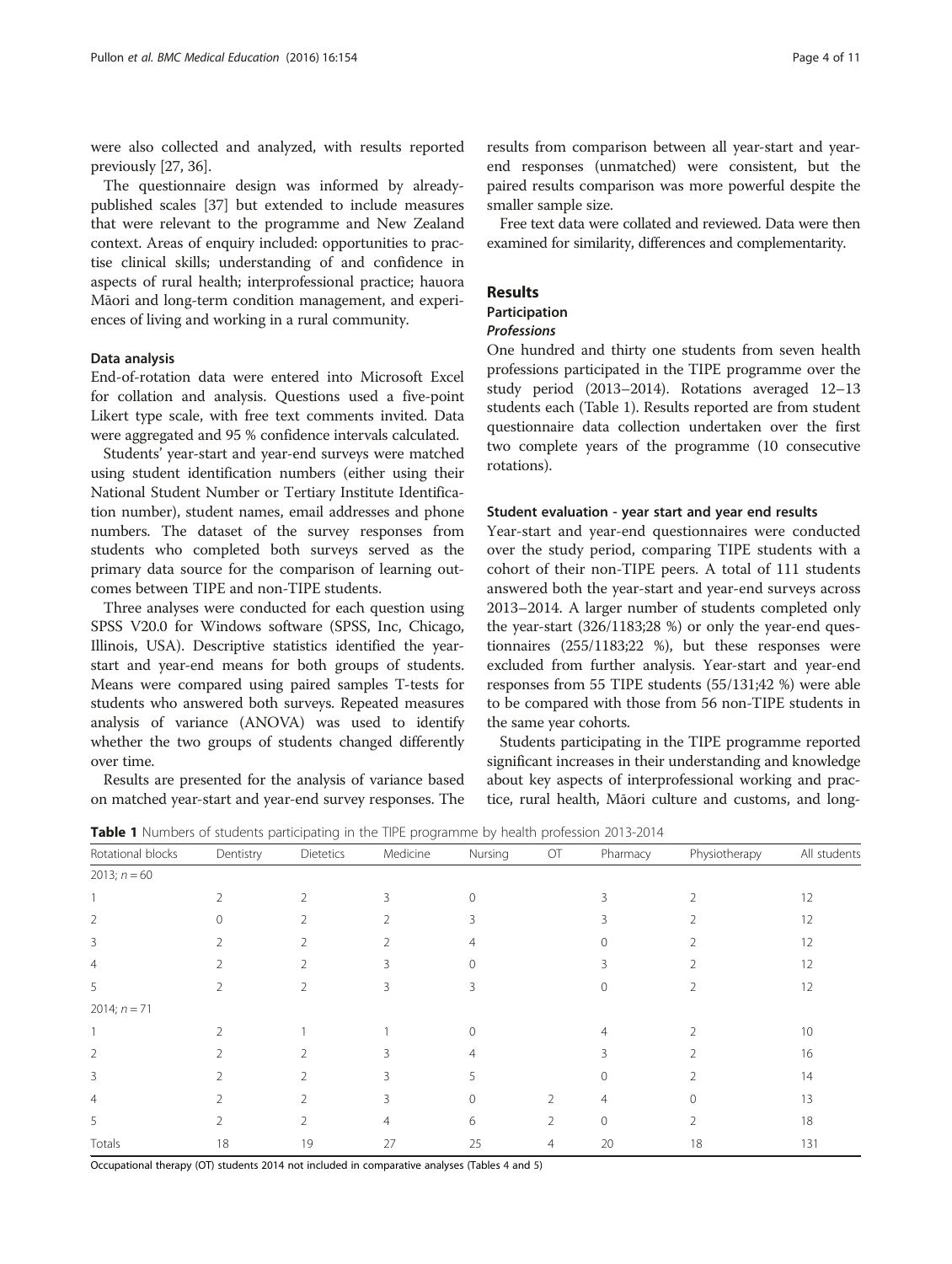term condition management between the start and end of each year. The changes were also significantly greater than those reported from non-TIPE students over the same period (Table 2).

TIPE students' agreement with statements about the roles, activities and skills of other professionals increased significantly more than non-TIPE students in both their comfort working with  $(F(1,109) = 16.740, p < 0.001)$  and their understanding of other professionals  $(F(1,109)) =$ 35.351, p < 0.001). Furthermore, TIPE students increased their agreement significantly more than their non-TIPE peers that an interprofessional approach improves quality of care to patients/clients  $(F(1,109) = 12.950, p <$ 0.001); better meets the needs of family, caregivers and patients  $(F(1,109) = 12.490, p < 0.01)$ , and permits health professionals to meet the needs of patients  $(F(1,109)) =$ 15.554,  $p < 0.001$ ).

The TIPE students also reported significantly more improvement in their knowledge about aspects of rural healthcare than their non-participating peers with respect to the community roles of rural healthcare workers  $(F(1,109) = 62.672, p < 0.001)$ ; what works well in rural healthcare  $(F(1,109) = 64.757, p < 0.001)$ ; barriers to health care in rural areas  $(F(1,109) = 58.557, p < 0.001)$ and the roles of interprofessional teams in rural healthcare (F(1,109) = 79.615,  $p < 0.001$ ). The TIPE students increased their knowledge significantly more than the non-TIPE students regarding the impact of social and environmental conditions on the health and wellbeing of communities  $(F(1,51) = 21.087, p < 0.001)$ ; the impact of family dynamics on healthcare decisions  $(F(1,51) = 30.358, p < 0.001)$ ; the impact of whānau ora (Māori model of family-centred care) on healthcare

**Table 2** Change in students' agreement between the year-start and year-end surveys 2013–2014, TIPE ( $n = 55$ ) and non-TIPE students ( $n = 56$ )

| Student agreement with<br>the following statements                                     | <b>TIPF</b>             | Year-start Year-end<br><b>TIPF</b> | difference | non-TIPE |      | YS-YE TIPE Year-start Year-end YS-YE non-TIPE<br>non-TIPE difference | Difference in TIPE<br>non-TIPE change |
|----------------------------------------------------------------------------------------|-------------------------|------------------------------------|------------|----------|------|----------------------------------------------------------------------|---------------------------------------|
|                                                                                        | <b>TIPF</b><br>Non-TIPE |                                    |            |          |      |                                                                      |                                       |
| Interprofessionality (IP) – to what extent do you agree with the statements?           |                         |                                    |            |          |      |                                                                      |                                       |
| I understand the roles, activities and skills of different<br>healthcare professionals | 3.09                    | 4.55                               | $+1.45$    | 3.25     | 3.5  | $+.25$                                                               | $1.20*$                               |
| I am comfortable working with people from other<br>health care disciplines             | 4.02                    | 4.73                               | $+.71$     | 4.07     | 4.09 | $+.02$                                                               | $0.69*$                               |
| An IP approach permits health professional to meet<br>the needs of patients            | 4.58                    | 4.89                               | $+.31$     | 4.63     | 4.36 | $-27$                                                                | $0.58*$                               |
| An IP approach better meets the needs of family,<br>caregivers and parents             | 4.58                    | 4.91                               | $+.33$     | 4.54     | 4.38 | $-16$                                                                | $0.49*$                               |
| An IP approach improves the quality of care to<br>patients/clients                     | 4.73                    | 4.95                               | $+.22$     | 4.64     | 4.41 | $-23$                                                                | $0.45*$                               |
| Rural health care - to what extent do you                                              |                         |                                    |            |          |      |                                                                      |                                       |
| understand the roles of IP teams in rural health care                                  | 2.07                    | 4.25                               | $+2.18$    | 2.46     | 2.73 | $+.27$                                                               | $1.91*$                               |
| understand barriers to care in rural areas                                             | 2.78                    | 4.49                               | $+1.71$    | 3.05     | 3.25 | $+.2$                                                                | $1.51*$                               |
| understand what works well in rural health care                                        | 1.89                    | 3.91                               | $+.2.02$   | 2.13     | 2.5  | $+.38$                                                               | $1.64*$                               |
| understand the community roles of rural health<br>care workers                         | 2.25                    | 4.2                                | $+1.95$    | 2.46     | 2.73 | $+.27$                                                               | $1.68*$                               |
| Hauora Maori - how do you rate                                                         |                         |                                    |            |          |      |                                                                      |                                       |
| your knowledge about Maori culture and customs                                         | 2.76                    | 4.09                               | $+1.33$    | 2.68     | 3.00 | $+.32$                                                               | $1.01*$                               |
| The impact of whanau ora on health care provision                                      | 2.8                     | 4.36                               | $+1.56$    | 2.75     | 3.02 | $+.27$                                                               | $1.29*$                               |
| The impact of family dynamics on health care decisions                                 | 3.04                    | 4.49                               | $+1.45$    | 3.21     | 3.39 | $+.18$                                                               | $1.27*$                               |
| The impact of the social environment on<br>community health                            | 3.42                    | 4.38                               | $+.96$     | 3.64     | 3.57 | $-.07$                                                               | $1.03*$                               |
| High needs chronic condition management - what is your understanding about             |                         |                                    |            |          |      |                                                                      |                                       |
| Education resources for patients with chronic conditions                               | 2.71                    | 3.96                               | $+1.25$    | 2.86     | 3.21 | $+.36$                                                               | $0.89*$                               |
| Health promotion approaches to prevent<br>chronic conditions                           | 3.07                    | 4.05                               | $+.98$     | 3.30     | 3.32 | $+.02$                                                               | $0.96*$                               |
| Evidence based quidelines to managing chronic<br>conditions                            | 2.87                    | 3.80                               | $+.93$     | 2.93     | 3.09 | $+.16$                                                               | $0.77*$                               |

TIPE changes are marked with an asterisk when they are significantly different  $(p < 0.05)$  from non-TIPE students. (OT students not included)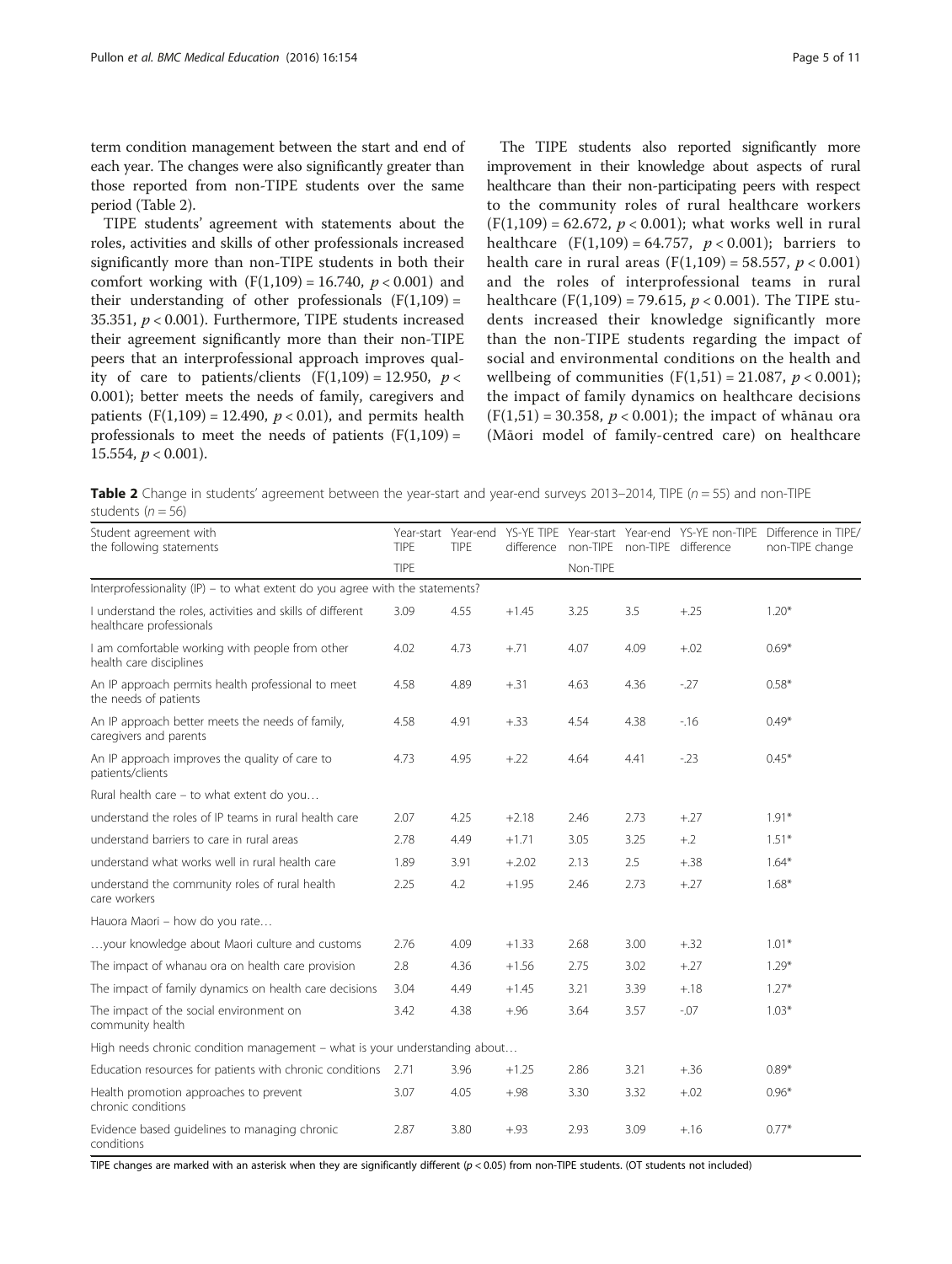Table 3 Aggregated responses from 123/131 TIPE students who completed end-of-rotation questionnaires 2013–2014. Responses on a 5-point Likert-type scale where 5 = strongly agree/excellent;1 = strongly disagree/poor

| ◡<br>Questions                                                                                                 | Mean response for item |                           |  |  |
|----------------------------------------------------------------------------------------------------------------|------------------------|---------------------------|--|--|
|                                                                                                                |                        | 95 % confidence intervals |  |  |
|                                                                                                                | 2013                   | 2014                      |  |  |
|                                                                                                                | $N = 53$               | $N = 70$                  |  |  |
| Satisfaction with the programme                                                                                |                        |                           |  |  |
| I enjoyed taking part in the TIPE programme                                                                    | 4.5                    | 4.8                       |  |  |
|                                                                                                                | $4.3 - 4.7$            | $4.6 - 4.9$               |  |  |
| I would recommend the programme to                                                                             | 4.2                    | 4.7                       |  |  |
| other students                                                                                                 | $3.8 - 4.5$            | $4.6 - 4.9$               |  |  |
| I felt included as part of the Tairāwhiti                                                                      | 4.6                    | 4.6                       |  |  |
| community                                                                                                      | $4.4 - 4.8$            | $4.5 - 4.8$               |  |  |
| Hauora Maori                                                                                                   |                        |                           |  |  |
| I have a better understanding about how                                                                        | 4.3                    | 4.6                       |  |  |
| I can contribute to improve Māori health.                                                                      | $4.0 - 4.5$            | $4.4 - 4.7$               |  |  |
| I have a better understanding of how to                                                                        | 4.3                    | 4.6                       |  |  |
| incorporate Māori culture and customs<br>into my practice.                                                     | $4.0 - 4.5$            | $4.5 - 4.8$               |  |  |
| I feel more confident that I can provide care                                                                  | 4.3                    | 4.6                       |  |  |
| to Māori patients.                                                                                             | $4.0 - 4.5$            | $4.5 - 4.8$               |  |  |
| <b>Rural health</b>                                                                                            |                        |                           |  |  |
| I have become more confident in practising                                                                     | 4.3                    | 4.6                       |  |  |
| in rural health.                                                                                               | $4.1 - 4.5$            | $4.5 - 4.7$               |  |  |
| I have become more knowledgeable about                                                                         | 4.3                    | 4.7                       |  |  |
| the roles of other health professionals                                                                        | $4.1 - 4.5$            | $4.6 - 4.8$               |  |  |
| Interprofessional/interdisciplinary health care                                                                |                        |                           |  |  |
| My skills in communicating with other health                                                                   | 4.3                    | 4.6                       |  |  |
| and social care professionals improved<br>through learning with students from other<br>healthcare professions. | $4.1 - 4.6$            | $4.4 - 4.7$               |  |  |
| Learning with students from other healthcare                                                                   | 4.5                    | 4.7                       |  |  |
| professions is more beneficial to improving<br>teamwork skills than learning only with peers.                  | $4.2 - 4.7$            | $4.6 - 4.9$               |  |  |
| As a result of the programme I have a better                                                                   | 4.5                    | 4.7                       |  |  |
| understanding of the roles, activities and skill<br>of different healthcare professionals.                     | $4.3 - 4.7$            | $4.6 - 4.9$               |  |  |
| <b>Chronic condition management</b>                                                                            |                        |                           |  |  |
| My knowledge about organizing care for<br>people with chronic conditions                                       | 3.6                    | 3.9                       |  |  |
|                                                                                                                | $3.3 - 3.9$            | $3.7 - 4.2$               |  |  |
| My knowledge of what other professions<br>can contribute to chronic conditions care                            | 3.9                    | 4.4                       |  |  |
|                                                                                                                | $3.6 - 4.2$            | $4.2 - 4.6$               |  |  |
| My ability to work collaboratively with other                                                                  | 3.8                    | 4.3                       |  |  |
| disciplines to organize care for people with<br>chronic conditions                                             | $3.5 - 4.1$            | $4.1 - 4.5$               |  |  |
| Learning on clinical placements                                                                                |                        |                           |  |  |
| I had sufficient opportunity to practise my<br>clinical skills.                                                | 3.5                    | 3.8                       |  |  |
|                                                                                                                | $3.2 - 3.9$            | $3.5 - 4.0$               |  |  |
|                                                                                                                | 4.5                    | 4.6                       |  |  |

Table 3 Aggregated responses from 123/131 TIPE students who completed end-of-rotation questionnaires 2013–2014. Responses on a 5-point Likert-type scale where 5 = strongly agree/excellent;1 = strongly disagree/poor (Continued)

| The clinical teachers were sensitive and<br>responsive to patients and their relatives. | $43 - 47$   | $44 - 48$ |
|-----------------------------------------------------------------------------------------|-------------|-----------|
| The clinical teachers were sensitive and                                                | 4.4         | 4.6       |
| responsive to other health professionals.                                               | $4.1 - 4.6$ | $44 - 48$ |
| I was encouraged to think through clinical                                              | 4.2         | 4.6       |
| problems for myself.                                                                    | $40 - 44$   | $44 - 47$ |
| I was given adequate instructions for                                                   | 4.2         | 4.3       |
| proceeding with clinical work.                                                          | 39-44       | $41 - 45$ |

(2013  $n = 53/60$ ; 2014  $n = 70/71$ ; total  $n = 123/131$ ) 94 % response rate. Mean values bold for emphasis

provision  $(F(1,51) = 19.148, p < 0.001)$  and Māori culture and customs  $(F(1,51) = 26.277, p < 0.001)$ .

## Student evaluation – end of rotation results

Of the TIPE students participating in the programme in the study period, ninety four percent (123/131) responded, completing questionnaires at the end of their rotation. Overall satisfaction with the programme was high, (mean 5-point Likert scale scores between 3 and 5; 5 = most positive), with student satisfaction further increasing across programme objectives and learning domains in the second year (mean 5-point Likert scale scores between 4 and 5) - (Table 3). Opportunities for effective interprofessional learning in the rural setting were well regarded from the outset, with TIPE students strongly agreeing that their knowledge of and confidence in working interprofessionally across the health disciplines, and their understanding of the rural health environment, improved a great deal over the course of the 5-week rotation. Students also agreed that their knowledge of Māori culture and customs, and ability to incorporate these values and skills into their practice had greatly improved as a result of the programme. In contrast, opportunities for skill acquisition in aspects of long-term condition management were slower to build up as the programme developed, with mixed results from the 2013 cohort, but by 2014, students reported high satisfaction with this aspect of the programme.

Free-text comments reiterated the positive learning experiences the programme as a whole afforded. The integration of various objectives into the one programme was often mentioned; with the interprofessional, shared nature of the learning being a significant point of difference to other parts of their various degree courses. Table [4](#page-6-0) gives a sample of student comments.

Some professional differences were evident. There were some apparent differences in relation to some aspects of the programme, particularly clinical work. To some extent, dental and medical students reported less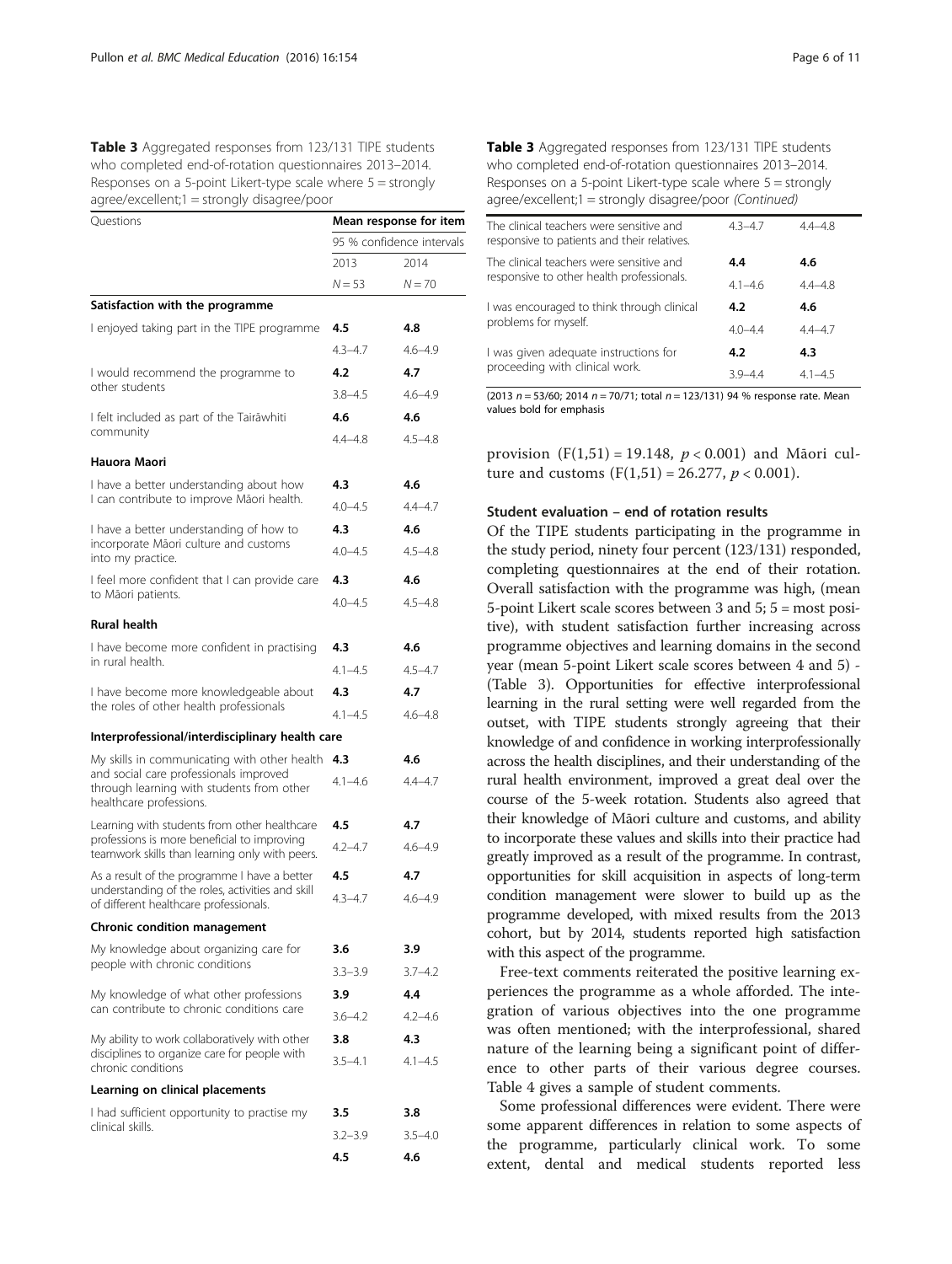<span id="page-6-0"></span>Table 4 Examples of TIPE student responses to end-of-rotation free text questions, 2013-2014

## What did you like most about the programme?

Loved placements in other professions and getting to know everyone outside the classroom (Student, block 2, 2013)

Opportunities we would never have at school, gaining skills in communicating with other professionals. I could overcome stereotype towards rural area and Maori culture and health (Student, block 4, 2013)

Working in a rural community where everyone is friendly, living with other IPE students, gaining greater knowledge of other professions, so much respect for other health professionals (Student, block 5, 2013)

Living with all the professions, the 2 nursing placements really interesting, seeing first hand so many clinical situations made my degree relevant (Student, block 1, 2014)

Living with a mixture of health students and get to know more about what they do and understand their perceptions on healthcare. Breaking the stereotypical view on what they do personally the clinical placements of other professions (Student, block 1, 2014)

The cultural immersion up here was a great experience (Student, block 2, 2014)

Being able to understand more about other professions which broke down barriers. Also learnt about dynamics of rural health (student, block 2, 2014)

…learning to work in a rural setting, interacting with a small community, working with Maori patients

living with other IPE students, Clinical placement excellent, Hauora [Maori] aspects good (Student block 3,2014)

Being part of a community largely Maori and living with observing what other health professionals do

Working with other health professionals, learning about other disciplines and how pharmacy can be better with them. Challenging clinical placements, Group projects (Student, block 4, 2014)

### What improvements would you like to see?

Not enough clinical time in my own profession, quite a bit of wasted time ie IPE placements that were unorganised/unsure of purpose. Done a lot of nursing placements already (Student, block 4, 2013)

Would put clinical placements side by side not disjointed 1/2 days, Call placements to remind them that we are coming (Student, block 5, 2013)

The quality of accommodation could be improved, lack of kitchen equipment, hospital pillows, and no coat hangers (Student, block 2, 2014)

…slightly more clinical time, some of the teaching sessions could be better organised, Vivid [videoconference] hard (Student, block 3, 2014)

[not]Getting a chance to visit all the [other] professions (Student, block 4, 2014)

satisfaction than students from other professions with their opportunities for practising discipline-specific skills in 2013, although there was little difference in mean scores across the professions by 2014 (Table [5](#page-7-0)). Given some dental and medical student anxiety about opportunities for adequate technical clinical skill acquisition in a transition-to-practice phase of training [[38](#page-10-0)], key programme objectives were clarified in 2014 for all TIPE students to further emphasise the multifaceted nature of patient-centred care, and the value of cultural, interprofessional and rural competencies alongside core clinical competencies.

## **Discussion**

Students participating in a final year interprofessional transition-to-practice programme reported being significantly better prepared than their non-participant colleagues in understanding of and knowledge about collaborative practice, rural health care, hauora Māori and the management of those with long-term conditions. While some nonparticipant students also had clinically-based rural experience, experience working with Māori and exposure to long term condition management, this was largely opportunistic, and was almost exclusively uni-professional. The explicit interprofessional learning objectives and outcomes of TIPE were thus a key point of difference from other clinicallybased learning.

Dental and medical students initially appeared to consider that their discipline-specific learning (particularly technical skills) might be compromised by the need to meet other objectives, although these concerns decreased in successive rotations as each academic year progressed. Remarkably few other studies have shown that that multiple learning objectives, including indigenous health learning, can be met simultaneously during an interprofessional, rotational programme delivered in a rural area. In response to student feedback, progressive refining of programme delivery occurred over two years, resulting in increased student satisfaction over successive groups.

Although there was a good response rate from TIPE students to successive end-of-rotation questionnaires, the portion of the study comparing TIPE students with their non-TIPE peers was limited by the low response rate from non-TIPE students in the year-start and year-end surveys, and by the number of students who did not complete both the year-start and year-end surveys. Despite this important limitation, analysis highlighted statistically some significant differences between TIPE students and non-TIPE peers. It was not possible to gather information about any differences between students who answered both surveys and those who answered neither survey. However, comparison between the students who answered both surveys and those who only answered one (either the pre- or postsurvey) showed the samples were broadly consistent. Analyses of successive end of rotation focus group data from the TIPE students (with similar response rates to the end of rotation questionnaires) have been previously reported [[27](#page-10-0), [36\]](#page-10-0), further supporting and extending the findings of this study.

There are few other reported studies of transition-topractice rurally located, clinically-based interprofessional programmes of several weeks duration. Our study findings regarding student satisfaction are most comparable with results from rural, entry-to-practice level interprofessional programmes in Ontario, and British Columbia, Canada [[10](#page-9-0), [21\]](#page-9-0), and in Illinois, USA [\[39\]](#page-10-0). Results from pre- and post-programme student questionnaires for each indicated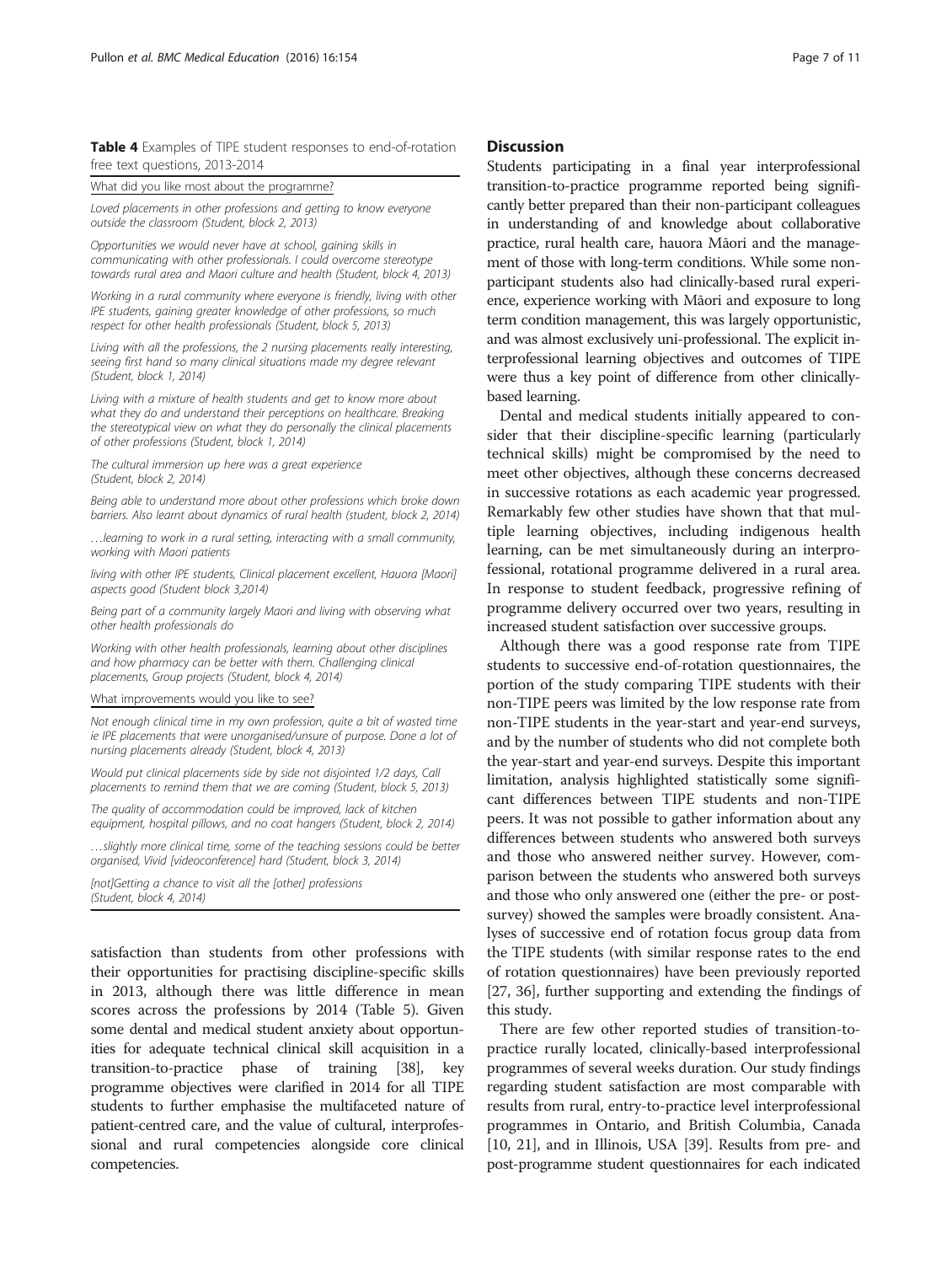<span id="page-7-0"></span>Table 5 Responses by professional group from end-of-rotation questionnaires completed by 119/127 students who participated in the TIPE programme 2013–2014 (4 OT students not included). Responses on a 5-point Likert-type scale where 1 = strongly disagree/ poor; 5 = strongly agree/excellent

| Student agreement with the<br>following statements                                                                       |                             |                             |                             |                             |                             | Dentistry $N = 18$ Dietetics $N = 17$ Medicine $N = 23$ Nursing $N = 25$ Pharmacy $N = 18$ Physiotherapy $N = 18$ |
|--------------------------------------------------------------------------------------------------------------------------|-----------------------------|-----------------------------|-----------------------------|-----------------------------|-----------------------------|-------------------------------------------------------------------------------------------------------------------|
|                                                                                                                          | Mean                        | Mean                        | Mean                        | Mean                        | Mean                        | Mean                                                                                                              |
|                                                                                                                          | Confidence<br>interval 95 % | Confidence<br>interval 95 % | Confidence<br>interval 95 % | Confidence<br>interval 95 % | Confidence<br>interval 95 % | Confidence<br>interval 95 %                                                                                       |
| Satisfaction with the Programme                                                                                          |                             |                             |                             |                             |                             |                                                                                                                   |
| I enjoyed taking part in the TIPE                                                                                        | 4.4                         | 4.9                         | 4.1                         | 4.8                         | 4.8                         | 4.9                                                                                                               |
| programme                                                                                                                | $4.0 - 4.8$                 | $4.8 - 5.1$                 | $3.6 - 4.6$                 | $4.6 - 4.9$                 | $4.6 - 5.0$                 | $4.8 - 5.1$                                                                                                       |
| I would recommend the programme                                                                                          | 3.9                         | 4.9                         | 3.7                         | 4.7                         | 4.8                         | 4.9                                                                                                               |
| to other students                                                                                                        | $3.4 - 4.4$                 | $4.7 - 5.1$                 | $3.0 - 4.3$                 | $4.5 - 5.0$                 | $4.6 - 5.0$                 | $4.8 - 5.1$                                                                                                       |
| I felt included as part of the Tairawhiti                                                                                | 4.4                         | 4.9                         | 4.7                         | 4.4                         | 4.6                         | 4.8                                                                                                               |
| community                                                                                                                | $4.1 - 4.8$                 | $4.7 - 5.1$                 | $4.5 - 4.9$                 | $4.1 - 4.8$                 | $4.2 - 5.0$                 | $4.6 - 5.0$                                                                                                       |
| <b>Hauora Maori</b>                                                                                                      |                             |                             |                             |                             |                             |                                                                                                                   |
| I have a better understanding about                                                                                      | 4.3                         | 4.6                         | 3.8                         | 4.6                         | 4.5                         | 4.7                                                                                                               |
| how I can contribute to improve<br>Māori health.                                                                         | $4.0 - 4.7$                 | $4.4 - 4.9$                 | $3.4 - 4.3$                 | $4.4 - 4.9$                 | $4.2 - 4.7$                 | $4.4 - 4.9$                                                                                                       |
| I have a better understanding of how                                                                                     | 4.3                         | 4.8                         | 3.9                         | 4.8                         | 4.6                         | 4.6                                                                                                               |
| to incorporate Māori culture and<br>customs into my practice.                                                            | $4.0 - 4.6$                 | $4.5 - 5.0$                 | $3.5 - 4.3$                 | $4.6 - 5.0$                 | $4.3 - 4.8$                 | $4.2 - 4.9$                                                                                                       |
| I feel more confident that I can                                                                                         | 4.3                         | 4.6                         | 4.0                         | 4.7                         | 4.4                         | 4.7                                                                                                               |
| provide care to Māori patients.                                                                                          | $4.0 - 4.6$                 | $4.2 - 5.1$                 | $3.6 - 4.4$                 | $4.5 - 5.0$                 | $4.1 - 4.7$                 | $4.5 - 5.0$                                                                                                       |
| <b>Rural Health</b>                                                                                                      |                             |                             |                             |                             |                             |                                                                                                                   |
| I have become more confident in                                                                                          | 4.1                         | 4.4                         | 4.3                         | 4.6                         | 4.5                         | 4.8                                                                                                               |
| practising in rural health.                                                                                              | $3.7 - 4.6$                 | $4.0 - 4.8$                 | $4.0 - 4.6$                 | $4.3 - 4.9$                 | $4.2 - 4.8$                 | $4.6 - 5.0$                                                                                                       |
| I have become more knowledgeable                                                                                         | 4.5                         | 4.8                         | 4.2                         | 4.7                         | 4.6                         | 4.8                                                                                                               |
| about the roles of other health<br>professionals                                                                         | $4.2 - 4.8$                 | $4.6 - 5.0$                 | $3.9 - 4.6$                 | $4.5 - 5.0$                 | $4.3 - 4.9$                 | $4.6 - 5.0$                                                                                                       |
| Interprofessional Health Care                                                                                            |                             |                             |                             |                             |                             |                                                                                                                   |
| My skills in communicating with other $4.4$                                                                              |                             | 4.6                         | 3.9                         | 4.6                         | 4.6                         | 4.6                                                                                                               |
| health and social care professionals<br>improved through learning with<br>students from other healthcare<br>professions. | $4.1 - 4.7$                 | $4.3 - 5.0$                 | $3.5 - 4.3$                 | $4.4 - 4.9$                 | $4.4 - 4.8$                 | $4.4 - 4.9$                                                                                                       |
| Learning with students from other                                                                                        | 4.6                         | 4.8                         | 4.1                         | 4.7                         | 4.7                         | 4.9                                                                                                               |
| healthcare professions is more<br>beneficial to improving teamwork<br>skills than learning only with peers.              | $4.2 - 4.9$                 | $4.6 - 5.0$                 | $3.7 - 4.6$                 | $4.4 - 5.0$                 | $4.4 - 5.0$                 | $4.7 - 5.0$                                                                                                       |
| As a result of the programme I have a 4.5                                                                                |                             | 4.8                         | 4.3                         | 4.8                         | 4.8                         | 4.8                                                                                                               |
| better understanding of the roles,<br>activities and skill of different<br>healthcare professionals.                     | $4.2 - 4.8$                 | $4.6 - 5.0$                 | $3.8 - 4.6$                 | $4.5 - 5.0$                 | $4.6 - 5.0$                 | $4.6 - 5.0$                                                                                                       |
| <b>Chronic Condition Management</b>                                                                                      |                             |                             |                             |                             |                             |                                                                                                                   |
| My knowledge about organizing care                                                                                       | 3.4                         | 3.9                         | 2.8                         | 4.3                         | 4.2                         | 4.0                                                                                                               |
| for people with chronic conditions                                                                                       | $2.8 - 4.0$                 | $3.4 - 4.4$                 | $2.3 - 3.3$                 | $3.9 - 4.7$                 | $3.98 - 4.6$                | $3.7 - 4.3$                                                                                                       |
| My knowledge of what other                                                                                               | 4.0                         | 4.3                         | 3.3                         | 4.6                         | 4.5                         | 4.3                                                                                                               |
| professions can contribute to<br>chronic conditions care                                                                 | $3.4 - 4.6$                 | $3.8 - 4.8$                 | $2.8 - 3.8$                 | $4.3 - 4.9$                 | $4.1 - 4.9$                 | $3.8 - 4.8$                                                                                                       |
| My ability to work collaboratively with 3.7                                                                              |                             | 4.0                         | 3.3                         | 4.6                         | 4.5                         | 4.3                                                                                                               |
| other disciplines to organize care for<br>people with chronic conditions                                                 | $3.2 - 4.3$                 | $3.6 - 4.4$                 | $2.8 - 3.8$                 | $4.4 - 4.9$                 | $4.2 - 4.8$                 | $3.9 - 4.8$                                                                                                       |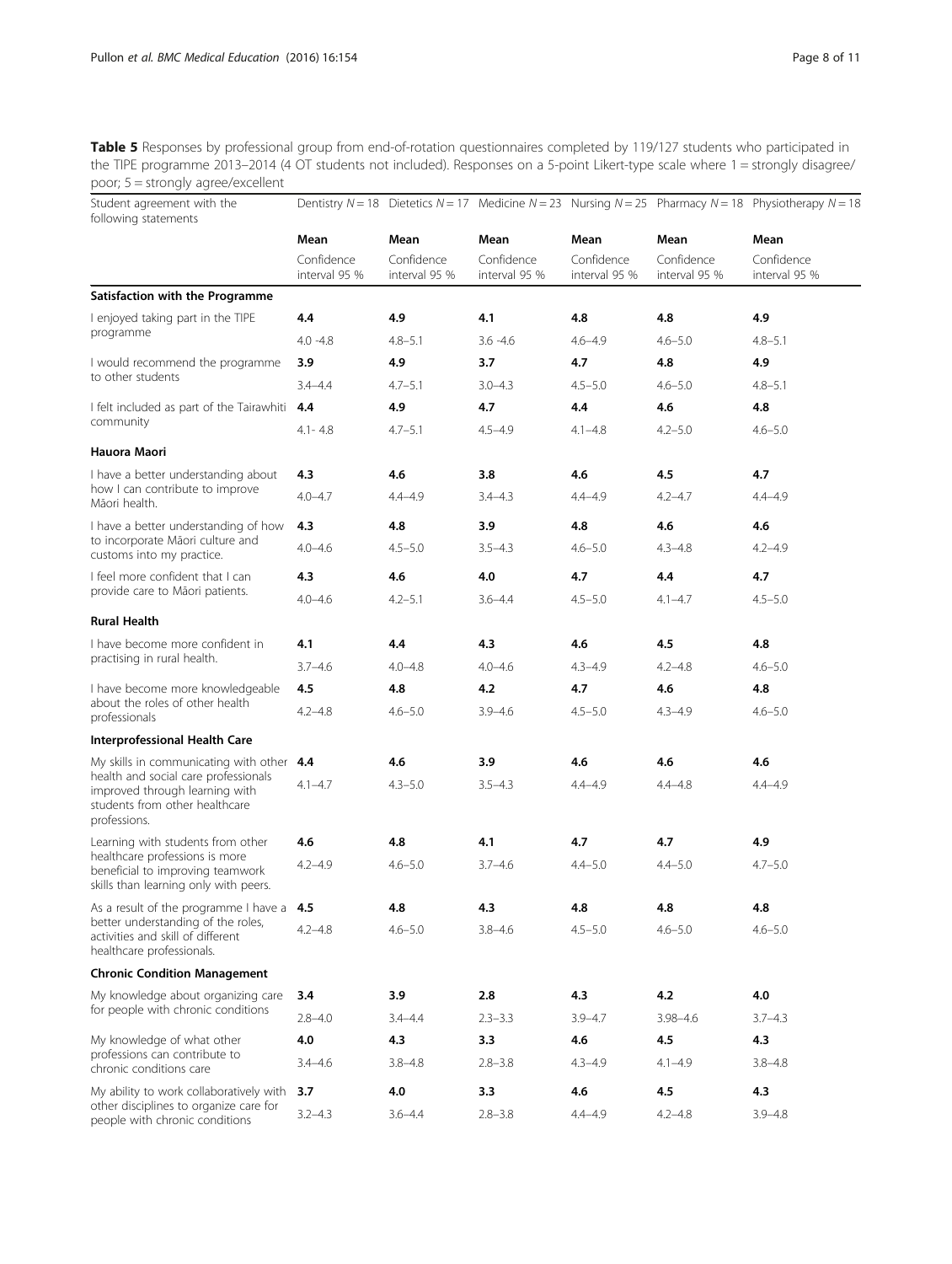Table 5 Responses by professional group from end-of-rotation questionnaires completed by 119/127 students who participated in the TIPE programme 2013–2014 (4 OT students not included). Responses on a 5-point Likert-type scale where 1 = strongly disagree/ poor; 5 = strongly agree/excellent (Continued)

| <b>Learning on Clinical Placements.</b>                                                    |             |             |             |             |             |             |
|--------------------------------------------------------------------------------------------|-------------|-------------|-------------|-------------|-------------|-------------|
| I had sufficient opportunity to practise 2.9                                               |             | 4.2         | 3.7         | 3.4         | 3.8         | 4.2         |
| my clinical skills.                                                                        | $2.2 - 3.6$ | $3.8 - 4.6$ | $3.2 - 4.2$ | $2.9 - 3.9$ | $3.4 - 4.3$ | $3.9 - 4.4$ |
| The clinical teachers were sensitive<br>and responsive to patients and their<br>relatives. | 4.1         | 4.6         | 4.6         | 4.6         | 4.4         | 4.8         |
|                                                                                            | $3.6 - 4.6$ | $4.3 - 4.9$ | $4.3 - 4.8$ | $4.3 - 4.9$ | $3.9 - 4.8$ | $4.6 - 5.0$ |
| The clinical teachers were sensitive<br>and responsive to other health<br>professionals.   | 3.9         | 4.5         | 4.4         | 4.6         | 4.6         | 4.7         |
|                                                                                            | $3.4 - 4.4$ | $4.3 - 5.0$ | $4.1 - 4.7$ | $4.3 - 4.9$ | $4.3 - 4.9$ | $4.5 - 5.0$ |
| I was encouraged to think through                                                          | 4.3         | 4.6         | 4.6         | 4.1         | 4.2         | 4.7         |
| clinical problems for myself.                                                              | $3.9 - 4.7$ | $4.4 - 4.9$ | $4.3 - 4.8$ | $3.7 - 4.5$ | $3.7 - 4.6$ | $4.4 - 4.9$ |
| I was given adequate instructions for                                                      | 3.8         | 4.2         | 4.2         | 4.2         | 4.2         | 4.7         |
| proceeding with clinical work.                                                             | $3.4 - 4.3$ | $3.8 - 4.6$ | $3.7 - 4.7$ | $3.9 - 4.6$ | $3.8 - 4.6$ | $4.4 - 5.0$ |

(119/127 students; 94 % response rate). Mean values bold for emphasis

improved interaction with and understanding of students from other professions over the course of the programmes. Although shorter in duration, the 2-week Rural Interprofessional Education project in Victoria, Australia [\[40\]](#page-10-0) was also comparable, showing not only positive changes over the course of the programme but also professional differences [[23](#page-9-0)]. While these programmes had explicit interprofessional and rural health learning objectives, none described specific and additional learning objectives about indigenous health or long-term condition management. In contrast, the Community Week programme in Western Australia [\[12\]](#page-9-0), and a more recently reported South African programme [\[24](#page-9-0)], have also identified the importance of engaging with indigenous communities when delivering rurally based interprofessional education.

Participant pre and post questionnaires have been employed in studies of other rurally-based interprofessional learning activities, and have demonstrated positive change, but comparison with our study is more limited as these were either classroom-based, and/or not at entry-topractice level [[22](#page-9-0), [41](#page-10-0)]. No other comparable rurally-based programme has reported comparative data from a nonparticipating peer cohort; in this respect our study findings are unique.

Although not rurally based, the Linköping model of IPE, where senior students learn together caring for patients on an interprofessional ward, is an entry-topractice level programme. Medical students from this programme were compared to their non-participant peers post-graduation, and reported significantly more confidence in working with others in health care teams, a trait that persisted over several years [\[38](#page-10-0)]. This study also found no impact, adverse or otherwise, from IPE participation on acute care medical skills in new

medical graduates, an important consideration in the light of early concerns about reduced opportunities for clinical practice raised initially by dental and medical students in our study.

## Conclusion

The results from this innovative New Zealand study extend knowledge in several respects about transitionto-practice education internationally, particularly for countries with comparable health education systems. Rurally-based IPE at the entry-to-practice phase of training can meet multiple objectives in preparing participating students for practice, over and above otherwise equivalent education for their non-participating peers. Clinically-based interprofessional programmes are challenging to set up in small communities with small health workforces, but as local clinical teachers are informed by student feedback, and become interprofessionally skilled, delivery becomes easier over time, enhancing student learning and satisfaction. If multiple learning objectives can be met concurrently in well supported rural IPE programmes, learning outcomes can be maximised for a wide range of health professional students in ways that are sustainable and beneficial for local communities.

## Abbreviations

CBE, community –based education; DHB, District Health Board; hauora Māori, Māori health; IPE, InterProfessional Education; Non-TIPE, students who did not participate in the TIPE programme; TIPE, Tairāwhiti InterProfessional Education (programme).

#### Acknowledgements

Special thanks are due to other staff - Rose Schwass, Rachael Vernon, Ruth Crawford, James Windle, Lyndie Foster Page, John Broughton, Natasha Ashworth, David Edgar, Marty Kennedy, Anne Pearce, Hiki Pihema and Maaka Tibble. Thanks also to support staff at the University of Otago Wellington, the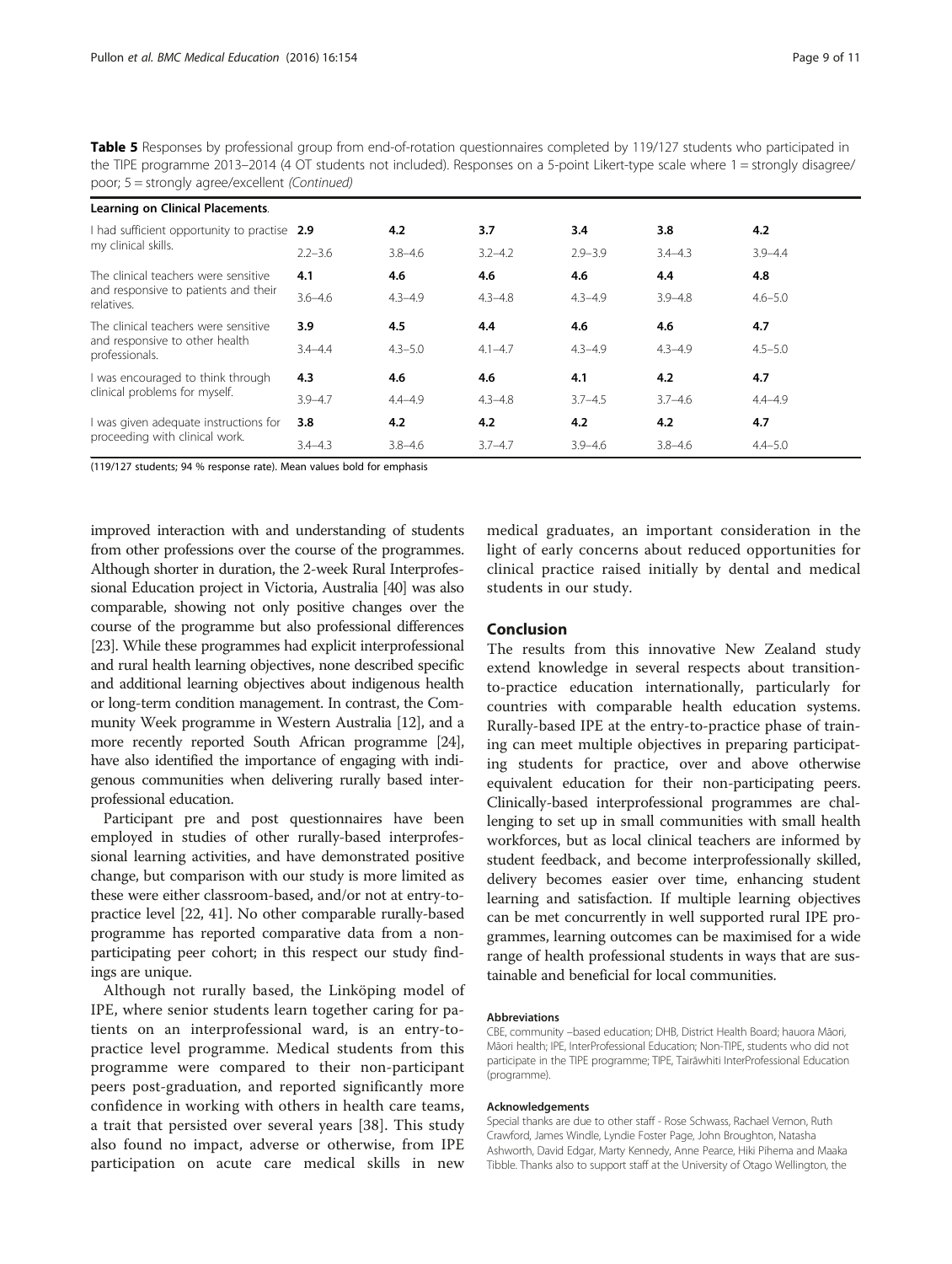<span id="page-9-0"></span>Eastern Institute of Technology (EIT), Hauora Tairāwhiti (District Health Board) and local clinical providers in the Tairāwhiti region. Malatest Intl (New Zealand) assisted with data analysis and Dr James Stanley (University of Otago) provided statistical advice. Thanks are also due to members of the management team, the TIPE governance group, the hauora Māori advisory group, and all the participating students who willingly completed several survey forms.

#### Funding

Health Workforce New Zealand, University of Otago – The programme is currently funded by Health Workforce New Zealand, and the Health Sciences Division of the University of Otago. While the funders required programme evaluation, the research design for the study was developed independently by the authors. The authors were funded by Health Workforce New Zealand and the University of Otago for their time, but independently, all authors undertook the study, analysed the data and wrote the manuscript.

## Availability of data and materials

Datasets supporting the conclusions of this article are included within the article. Additional data at the level of individual students is not available as per confidentiality agreements approved by the Ethics Committee. Raw data is held by the authors.

## Authors' contributions

All authors contributed to the development of, and/or taught parts of the educational programme (SP, CW, PG, MS, EM, LG, PM). In addition, SP collaboratively developed the research design, conducted the analysis, wrote the first draft of the paper, reviewed and wrote revisions. CW contributed to the research design, the analysis, the first and subsequent drafts of the paper, and reviewed and wrote revisions. PG contributed to the research design, the first and subsequent drafts of the paper, and reviewed and wrote revisions. MS contributed to the research design, the first and subsequent drafts of the paper, and reviewed and wrote revisions. EM contributed to the research design, the analysis, the first and subsequent drafts of the paper, and reviewed and wrote revisions. LG contributed to the research design, the first and subsequent drafts of the paper, and reviewed and wrote revisions. PM contributed to the research design, delivered the programme, collected data, contributed to the first and subsequent drafts of the paper, and reviewed and wrote revisions. All authors read and approved the final manuscript, and subsequent revision.

#### Disclaimer

None.

## Previous presentations

None.

### Competing interests

The authors declare that they have no competing interests.

#### Consent for publication

Not applicable - No individual person's data is contained in the manuscript.

## Ethics approval and consent to participate

Consent to participate was sought and gained from all participants in the study. The study was approved by the University of Otago's Ethics Committee (D12/184; D13/019)

#### Author details

<sup>1</sup>Department Primary Health Care and General Practice, University of Otago, Wellington, P.O.Box 7343, Wellington, New Zealand. <sup>2</sup>Medical Education Unit, University of Otago, WellingtonP.O.Box 7343, Wellington, New Zealand. <sup>3</sup>School of Physiotherapy, University of Otago, 325 Great King Street, P.O. Box 56, Dunedin 9054, New Zealand.

## Received: 27 January 2016 Accepted: 17 May 2016 Published online: 28 May 2016

#### References

1. World Health Organisation. Framework for action on interprofessional education and collaborative practice. Geneva: World Health Organisation; 2010.

- 3. Frenk J, Chen L, Bhutta Z, Cohen J, Crisp N, Evans T, et al. Health professionals for new century: transforming education to strengthen health systems in an interdependent world. Lancet. 2010;376:1923–58.
- 4. Thistlethwaite J. Interprofessional education: a review of context, learning and the research agenda. Med Educ. 2012;46:58–70.
- 5. Pollard K, Miers M. From students to professionals: results of a longitudinal study of attitudes to pre-qualifying collaborative learning and working in health and social care in the United Kingdom. J Interprof Care. 2008;22(4):399–416.
- 6. Sullivan-Bentz M, Humbert J, Cragg B, Legault F, Laflamme C, Bailey P, Doucette S. Supporting primary health care nurse practitioners' transition to practice. Can Fam Physician. 2010;56(11):1176–82.
- 7. Ginsburg L, Tregunno D, Norton P. Self-reported patient safety competence among new graduates in medicine, nursing and pharmacy. BMJ Qual Saf. 2013;22(2):147–54.
- 8. Roud D, Giddings L, Koziol-McLain J. A longitudinal survey of nurses' self-reported performance during an entry to practice programme. Nurs Prax NZ. 2005;21(2):37–46.
- 9. Kramer A, Jansen K, Dusman H, Tan L, van der Vleuten C, Grol R. Acquisition of clinical skills in postgraduate training for general practice. Br J Gen Pract. 2003;53:677–82.
- 10. Charles G, Bainbridge L, Gilbert J. The University of British Columbia model of interprofessional education. J Interprof Care. 2010;24(1):9–18.
- 11. Lawson L, Crawford Y, Peery A, Gantt L, Woody G, Robey W. Preparing medical and nursing graduates to transition to practice: interprofessional collaboration in teaching teamwork competencies. Acad Emer Med. 2015;22:S362–3.
- 12. Prout S, Lin I, Nattabi B, Green C. 'I could never have learned this in a lecture': transformative learning in rural health education. Adv Health Sci Educ. 2014;19(2):147–59.
- 13. Aston S, Rheault W, Arenson C, Tappert S, Stoecker J, Orzoff J, Mackintosh S. Interprofessional education: a review and analysis of programs from three academic health centers. Acad Med. 2012;87(7):949–55.
- 14. Collins L, Arenson C, Jerpbak C, Kane P, Dressel R, Antony R. Transforming chronic illness care education: a longitudinal interprofessional mentorship curriculum. J Interprof Care. 2011;25(3):228–30.
- 15. Wilhelmsson M, Pelling S, Ludvigsson J, Hammar J, Dahlgren L-O, Faresjo T. Twenty years experience of interprofessional education in Linkoping – groundbreaking and sustainable. J Interprof Care. 2009;23:121–33.
- 16. Howe A. Twelve tips for community-based medical education. Med Teach. 2002;24(1):9–12.
- 17. Kelly L, Walters L, Rosenthal D. Community-based medical education: is success a result of meaningful personal learning experiences? Educ Health. 2014;27(1):47–50.
- 18. Kaye D, Muhwezi W, Kasozi A, Kijjambu S, Mbalinda S, Okullo I, Nabirye R, Oria H, Atuyambe L, Groves S et al. Lessons learnt from comprehensive evaluation of community-based education in Uganda: a proposal for an ideal model community-based education for health professional training institutions. BMC Med Educ. 2011;11:7. [http://www.biomedcentral.com.](http://www.biomedcentral.com)
- 19. Cox M, Cuff P, Brandt B, Reeves S, Zierler B. Measuring the impact of interprofessional education on collaborative practice and patient outcomes. J Interprof Care. 2016;30(1):1–3.
- 20. Hays R. Interprofessional education in rural practice: how, when and where? Rural Remote Health. 2008; 8:939(Online).
- 21. Kelley M, Parkkari M, Arseneau L. Evaluation of the "Experiencing Rural Interprofessional Collaboration (ERIC) project": implications for teaching and learning". [www.cerah.lakeheadu.ca.](http://www.cerah.lakeheadu.ca/) In. Thunder Bay: Northern Ontario School of Medicine, Centre for Education and Research on Aging and Health, Lakehead University; 2010.
- 22. Whelan J, Spencer J, Rooney K. A 'RIPPER' project: advancing rural inter-professional health education at the University of Tasmania. Rural Remote Health. 2008;8:1017. (Online), 2008.
- 23. McNair R, Stone N, Sims J, Curtis C. Australian evidence for interprofessional education contributing to effective teamwork preparation and interest in rural practice. J Interprof Care. 2005;19(6):579–94.
- 24. Mpofu R, Daniels P, Adonis T, Karuguti W. Impact of an interprofessional education program on developing skilled graduates well-equipped to practise in rural and underserved areas. Rural Remote Health. 2014;14(3): 2671.